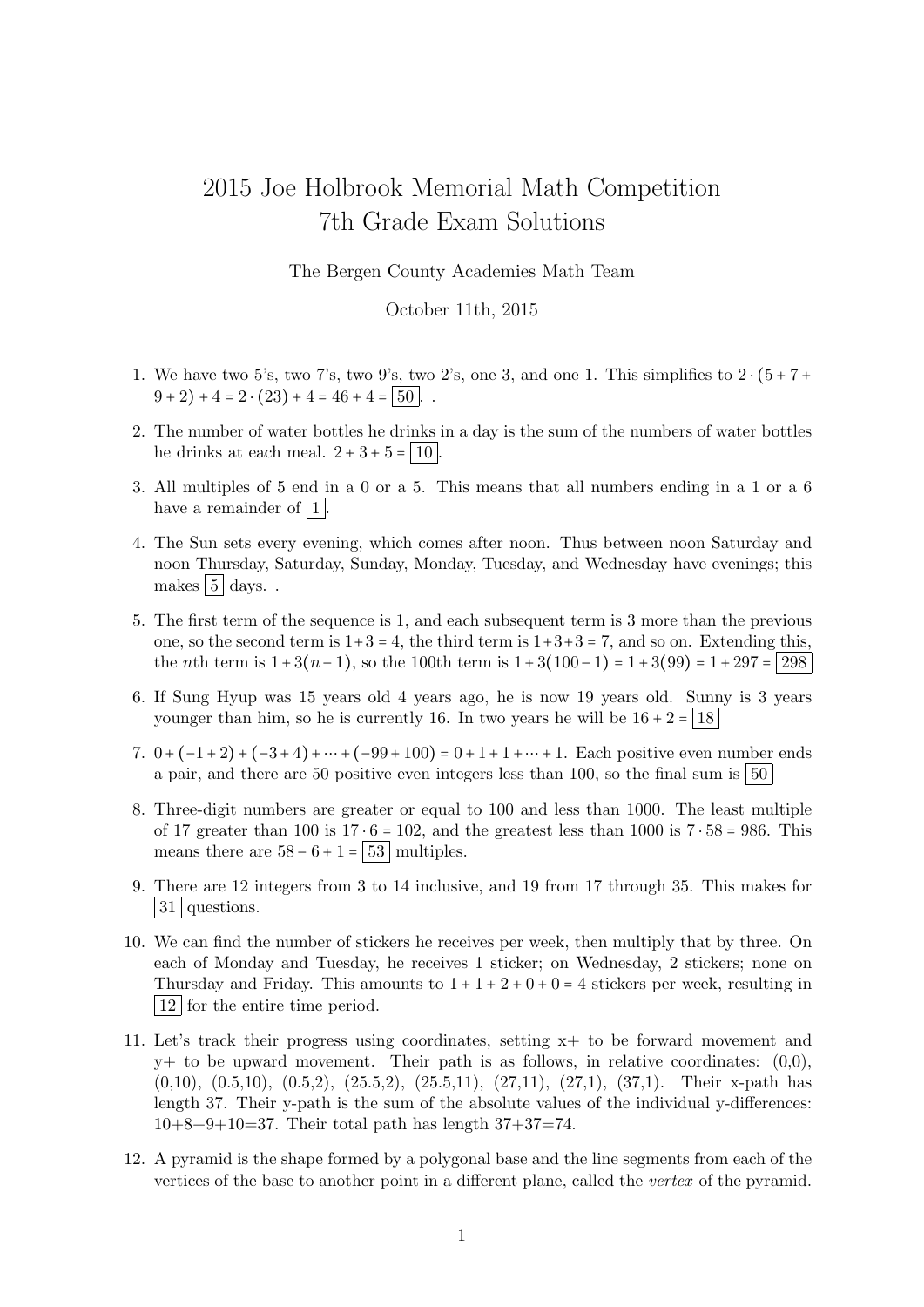If the base is octagonal, then there are 8 edges on the octagon and 8 edges from each of the vertices, for a total of 16; there is the octoganal face, with 8 triangular faces formed by the vertex-edges and the edges of the octagon, for a total of 9. Thus the answer is  $16 + 9 = 25$ 

- 13. The cafeteria and the gym would be the furthest apart if they were on opposite sides of the dorm; the distance would then be  $20 + 10 = 30hops$ . Contrarily, the shortest distance would be if they were along a straight line on the same side of the dorm, and would equal  $20 - 10 = 10$ . Thus the final answer is  $30 - 10 = 20$ .
- 14. Notice that this is asking for the LCM of 4, 5, and 6. First take 4 and 6. It is easy to see that the LCM is 12. Now, consider 5 and 12. Since they are relatively prime, their LCM is simply their product, which is  $\vert 60 \vert$
- 15.  $a + b = 7 \implies a^2 + 2ab + b^2 = (a + b)^2 = 7^2 = 49$ . We are given  $a^2 + b^2 = 29$ , so subtracting gives us  $2ab = 20 \implies ab = |10|$ .
- 16. The triangle inequality states that the sum of the lengths any two sides of a triangle are greater than the third. Think about it: if the sum was less than the longest side, then you couldn't close the triangle! Knowing this, we know that the longest length of the third side has to be less than  $12 + 13 = 25$ ; the greatest such integer is  $\lfloor 24 \rfloor$ .
- 17.  $2^1 = 2$ ,  $2^2 = 4$ ,  $2^3 = 8$ ,  $2^4 = 16$ , and  $2^5 = 32$ . Because there is no carrying over to the units digit, this pattern repeats with a length of four. 245 is 1 more than a multiple of four, so the last digit of  $2^2 45$  is the same as that of  $2^1$ , which is  $\boxed{2}$ .
- 18.  $(7 \times 13) \times 23 = ((8 \cdot 7) (3 \cdot 13) 7) \times 23 = 10 \times 23 = (8 \cdot 10) (3 \cdot 23) 7 = 80 69 7 = 4$ .
- 19. Notice that AC is the diagonal of rectangle ABCD, so triangle ABC is a right triangle with side lengths 3 and 6 and hypotenuse AC. By the Pythagorean Theorem,  $(AC)^2 =$  $3^2 + 6^2 = 9 + 36 = 45$ ;  $AC = 3\sqrt(5)$ .
- 20. The external angle measure of a regular *n*-gon is  $\frac{360}{n}$ , so the external angle measure of a regular decagon is  $\frac{360}{10}$  = 36°. Meanwhile, the sum of the internal angles of an *n*-gon is 180(n − 2); in an octagon, this is 180 ⋅ 6 = 1080. A regular polygon is equiangular, so the angle measure of a single angle in an octagon is  $\frac{1080}{8} = 135^{\circ}$ . The difference between the two is  $135^{\circ} - 99^{\circ} = 36^{\circ}$ .
- 21. Let's relabel the letters slightly: JHM<sub>1</sub>M<sub>2</sub>C. Since they are all different, there are 5! = 120 arrangements. But in our original word, the M's were the same. Since in a given arrangement, there are  $2! = 2$  ways to arrange them, we divide out by this factor of overcounting, to get  $\vert 60 \vert$  arrangements.
- 22. The smaller circle has diameter 2, so the smaller square has side length 2. Thus, the The smaller circle has diameter 2, so the smaller square has side length 2. Thus, the smaller square has diagonal length  $2\sqrt{2}$ . That diagonal forms the diameter of the larger smaller square has diagonal length  $2\nabla 2$ . That diagonal forms the diameter of the larger circle circle, so its radius is  $\sqrt{2}$ , and the larger square has side length  $2\sqrt{2}$ . The smaller circle has area  $\pi$ . The larger circle has area  $\pi \cdot$ √  $\overline{2}^2 = 2\pi$ , and the smaller square has area  $2^2 = 4$ , so the total desired area is  $(2\pi - 4) + \pi = \sqrt{3\pi - 4}$ .
- 23.  $5^{2015} = 25^{1007} * 5$ . The remainder when 25 is divided by 24 is 1, so the remainder of any power of 25 divided by 24 must be 1. This can be seen if you expand the expression  $(24+1)^k$ ; each addend except the 1 has a factor of 24, so the whole thing save the 1 is divisible by 24, so the remainder is 1. Multiplying this by the leftover factor of 5 gives an answer of  $|5|$ .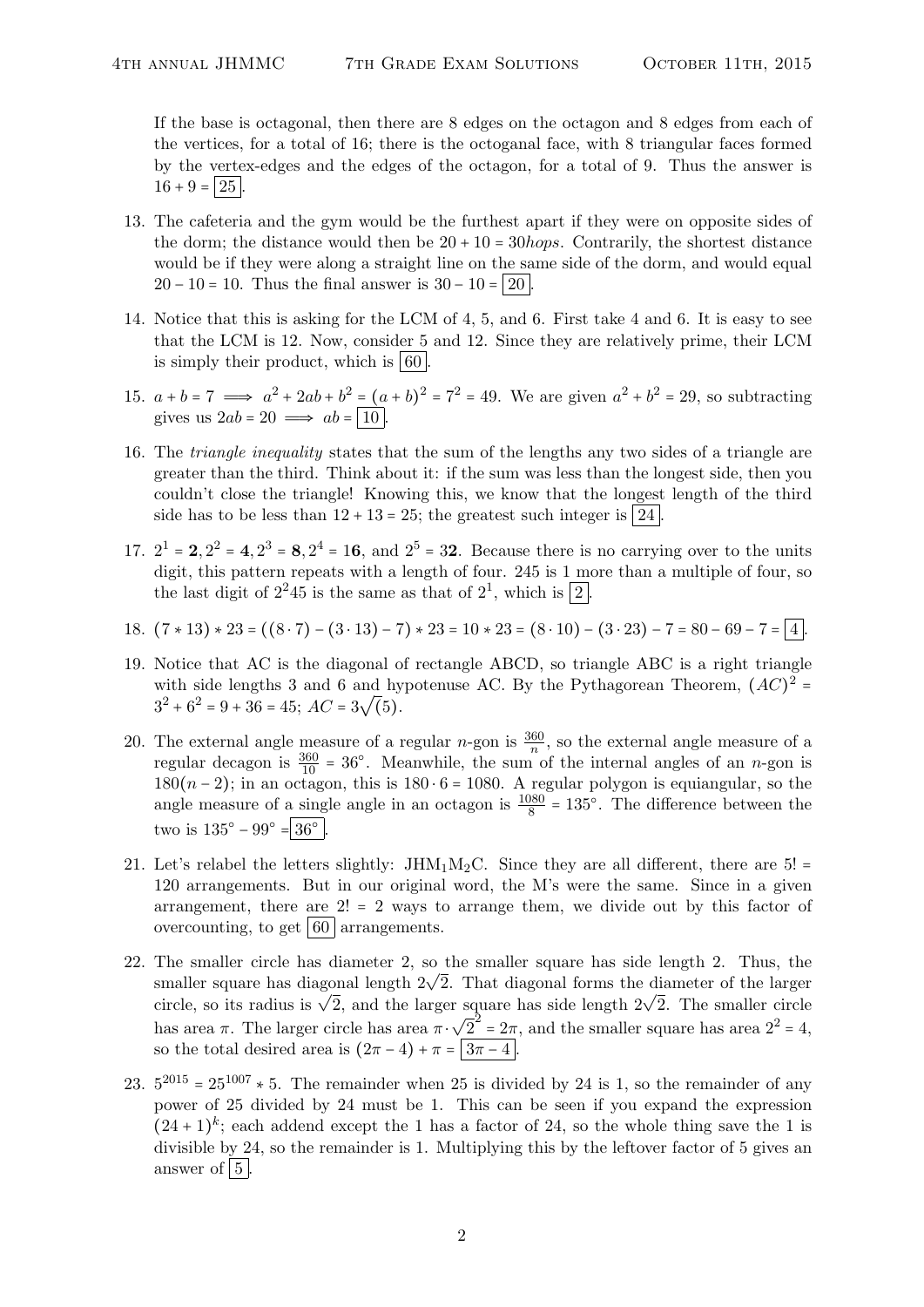- 24. Note that if  $a_n = a_{n-1} + a_{n-2} + \cdots + a_0$  and  $a_{n-1} = a_{n-2} + a_{n-3} + \cdots + a_0$ , then  $a_n = a_{n-1}$  $(a_{n-2} + a_{n-3} + \cdots + a_0) = a_{n-1} + a_{n-1} = 2a_{n-1}$ . Repeating this argument, we can find that  $a_n = 2^k n_{n-k}$  as long as  $n-k \ge 3$ .  $a_3 = a_2 + a_1 + a_0 = 2+1+0=3$ , so  $a_8 = 2^5 a_{8-5} = 32a_3 = 96$ .
- 25. Let the side of the cube be s. The volume is  $s^3$ , and the surface area is the sum of the areas of the six equal square faces, each of which has area  $s^2$ . Thus we have the equation  $s^3 = 2(6s^2)$ . Dividing both sides by  $s^2$ , we find that  $s = \boxed{12}$ .
- 26. By observing the first few  $n^n$ , we see that the sequence grows quite quickly;  $1^1 = 1, 2^2 =$  $4, 3<sup>3</sup> = 27, 4<sup>4</sup> = 256, 5<sup>5</sup> = 3125,$  and so on. In fact, the subsequent one is near our upper limit of 50000:  $6^6 = 46656$ . 50000 – 46656 = 3344, so our answer would be 6 if the sum of the previous  $n^n$  was less than 3344. However,  $4^4 + 5^5 = 256 + 3125 = 3381$ , which is too big, so our maximum *n* must be  $\vert 5 \vert$ .
- 27. The digit in the seventh position is always removed, and there will always be a digit in the seventh position until there are less than seven digits total, i.e. when there are six; the first six digits are never touched, so the final number will be  $123456$ .
- 28. The digit in the seventh position is always removed, and there will always be a digit in the seventh position until there are less than seven digits total, i.e. when there are six; the first six digits are never touched, so the final number will be  $|123456|$ .
- 29.  $EFCD$  is a trapezoid. One base,  $CD$ , has length 6, and we are given that the other,  $EF$ , has length 4. The height is 6, because  $E, F \in AB$ , so the area is  $\frac{b_1+b_2}{2}h = \frac{4+6}{2}$  $rac{+6}{2}6 = 30$ .

30. 
$$
6^{12} + 12^6 = 6^6(6^6 + 2^6) = 12^6(3^6 + 1) = 12^6(730) = 10 \times 12^6(73) \implies \boxed{73}
$$
.

- 31. 30 is four less than a multiple of 17, which means that the number of 6's we add must sum to four more than a multiple of 17. The first time this occurs is  $6 \cdot 12 = 72 = 17 \cdot 4 + 4$ , so Kang Myung will write for 12 more days. There are three days left until the deadline, which means he will be  $12 - 3 = |9|$  days late.
- 32. Here we will utilize subtractive counting; instead of the probability that the coin will land heads at least twice, we will compute the probability that it will land heads less than two times, and subtract the result from 1. The probability that all flips are tails is  $\frac{1}{3}$  $4 = \frac{1}{81}$ while the probability that there is exactly one heads is  $\frac{1}{3}$  $3 \cdot \frac{2}{3}$  $\frac{2}{3} \cdot 4 = \frac{8}{81}$ . Thus the probability that there will be less than two heads is  $\frac{8}{81} + \frac{1}{81} = \frac{1}{9}$  $\frac{1}{9}$ , so our answer is  $1 - \frac{1}{9}$  $rac{1}{9} = \frac{8}{9}$  $rac{8}{9}$ .
- 33. We are given that  $\frac{a+b+c}{3} = 46$ . We want to find  $\frac{(a-7)+(b+4)+(c+6)}{3} = \frac{a+b+c+3}{3}$  $\frac{+c+3}{3} = \frac{a+b+c}{3}$  $\frac{b+c}{3}+1=\boxed{47}$ . (It turns out that the sequence information was superfluous.)
- 34. The sum of the digits is a multiple of 15, which means that it is also a multiple of 3, so the number itself is divisible by 3. It is also given that this number is a multiple of 35; since 35 is coprime to 3, the number must be a multiple of  $3 \cdot 35 = 105$ . Checking the three-digit multiples of 105, we see that  $105 \cdot 7 = |735|$  satisfies the conditions.
- 35. We will approximate these relative to each other. We note that

$$
3^7 = 2187 > 2015
$$
. So  $a = 3^{2015} > 3^{21} = (3^7)^3 > 2015^3 = b$ 

We also note that  $3^6 = 729 < 1009$ .

 $c = 1009^{1009} > 1009^{336} > 729^{336} = (3^6)^{336} = 3^{2016} > 3^{2015} = a.$ 

Thus,  $|c > a > b|$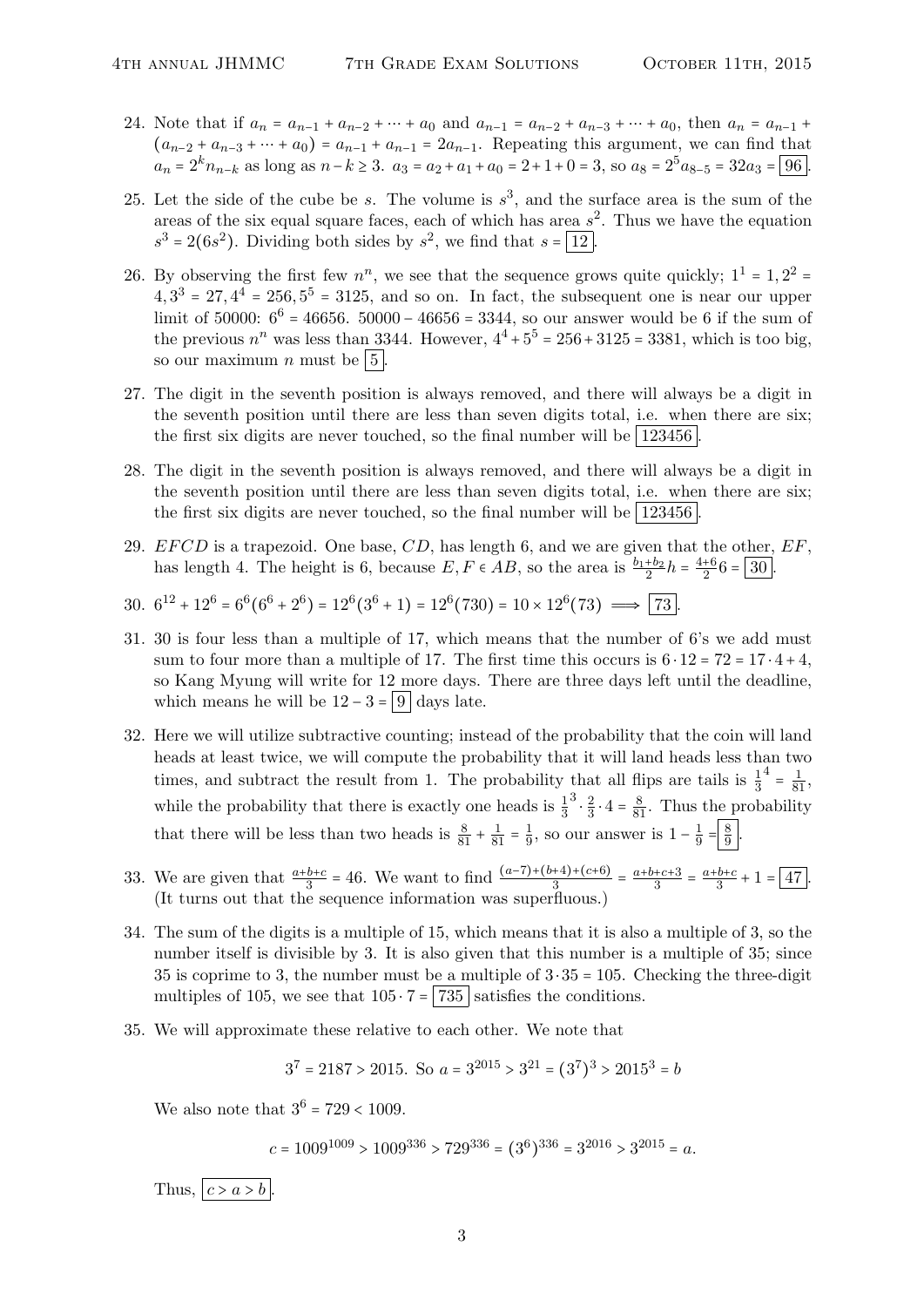- 36. Suppose the prism's lengths are  $r, s, t$ . We are given  $rs = 16$ ,  $st = 20$  and  $tr = 45$ . We want rst. If we multiply the 3 equations given, we get  $(rs)(st)(tr) = r^2s^2t^2 = (rst)^2 =$  $(16)(20)(45) \implies rst = 120$
- 37. We see that  $AB =$ √  $\sqrt{(-1-2)^2+(3-7)^2}=\sqrt{2}$  $25 = 5$ . Call  $a = BC, b = AC$ , and suppose  $b > a$ . By the triangle inequality,  $a + 5 > b \implies b - a < 5$ .
- 38. If n has d digits, then on the list, n's digits will occupy nd spots. Let's approach this using casework, starting with  $d = 1$ , i.e.  $n = 1, \ldots, 9$ . These numbers occupy  $1 + 2 + \cdots + 9 = 45$  spots. When  $d = 2$ , the numbers  $10, 11, \ldots, n$  occupy  $20 + 22 + \cdots + 2n = 2((1 + 2 + \cdots + n)) (1 + 2 + \cdots + 9) = n(n + 1) - 90$  digits, so there have been a total of  $n(n + 1) - 45$  digits written down so far. We want to find the maximum  $n$  such that this no more than 2015:  $n(n+1) - 45 \leq 2015 \implies n^2 + n - 2060 \leq 0 \implies n \leq 44$ . This means that after we have finished with  $n = 44$ , we will have written  $44 \times 45 - 45 = 1935$  digits. We begin to write 4545…, with 4's on even entries and 5's on odd ones. Thus, the 2015th digit will be a  $\vert 5 \vert$ .
- 39. The first step is to recognize the impossible side lengths: 2-2-4, 2-2-6, and 2-4-6. There are 2 ways to achieve the first, 2 to achieve the second, and 8 for the third. Thus there are 12 ways to choose side lengths that would not create a triangle. There are  $\binom{6}{3}$  $\binom{6}{3}$  = 20 total ways to choose 3 cards, so the probability that we get a triangle is  $1 - \frac{12}{20} = 1 - \frac{3}{5}$  $rac{3}{5} = \frac{2}{5}$  $rac{2}{5}$ .
- 40. We begin our search by looking for numbers with exactly 20 factors, and throughout this solution we will use the method demonstrated here:  $360 = 2^3 3^2 5^1$  has  $(3+1)(2+1)(1+2) =$ 24 positive factors.

 $20 = 10 \times 2 = 5 \times 4 = 5 \times 2 \times 2$ . Label these cases a, b, c and d, in that order.

- (a) The minimal case is  $2^{19}$ . This is probably wrong.
- (b) The minimal case is  $2^93 = 1536 \ll 2^19$ . We can rule out case a.
- (c) The minimal case is  $2^43^3 = 432$ . This is better than b, but we will keep searching.
- (d) The minimal case is  $2^43 \times 5 = 240$ . This is the best so far.

Note that  $240 < 256 = 2^8$ . It is also possible that our number will have 21, 22 or even 23 factors. 24 and beyond are clearly not feasible, and in fact since 23 is prime, it is also less than ideal  $(2^{22} > 2^8 > 240)$ . Similarly, for 22, the only options are  $2^{21}$  or  $2^{10}3$ , and for 21 are  $2^{20}$  or  $2^63^2$ , all of which fail. Thus, the answer is  $\boxed{240}$ .

- 41. We use Vieta's formulas to see that  $a + b = 52$  and  $ab = 365$ . Thus,  $Q(x) = x^2 365x + 52$ , so again by Vieta's  $c + d = ab = 365$  and  $cd = a + b = 52$ . So,  $a + b + c + d = 52 + 365 = |417|$
- 42. Let  $F$  on  $BC$  be the point such that  $EF$  is perpendicular to  $BC$ . Notice that since  $AD = DE$  and ASA congruency, triangles ADC and DEF are congruent. Also notice, then, that  $CD$  is congruent to FE, and the length of BE is twice the length of FE, since triangle  $BEF$  is right and angle B is 30 degrees. So, all we have to do is find the length of CD and multiply by 2. Let this length be X.  $CD = X$ .  $DF = 1$ , since  $DF$  is congruent to  $AC = 1$ .  $FB = X \cdot \sqrt{3}$  because  $FE = X$ , and  $BEF$  is a 30 – 60 – 90 triangle. Also,  $\begin{array}{lll}\n\text{for } BAC = 1. & F D = A \cdot \sqrt{3} \text{ because } F E = A, \\
\text{for } BAC = 1. & F D = A \cdot \sqrt{3} \text{ because } F E = A, \\
\text{for } BAC = 1. & F D = 1. & F D = 1. \\
\text{for } BAC = 1. & F D = 1. & F D = 1. \\
\text{for } BAC = 1. & F D = 1. & F D = 1. \\
\text{for } BAC = 1. & F D = 1. & F D = 1. & F D = 1. \\
\text{for } BAC = 1$  $CD + DF + FB = CB$ , so  $X + 1 + X$ . √  $3 =$ √  $\sqrt{3}$ , so  $X = \frac{(4-2\sqrt{3})}{2}$  $\frac{2\sqrt{3}}{2}$ , so Our answer is  $\boxed{4-2}$  $\frac{1}{\sqrt{2}}$  $3 \mid$
- 43. We see that  $x^2 + 1 = 13x$  so  $x + \frac{1}{x}$  $\frac{1}{x}$  = 13. Let  $f(n) = x^n - \frac{f}{na}$  for n an integer. We see that  $f(2n) = f(n)^2 - 2$ . So  $f(2) = 13^2 - 2 = 167$ , and  $f(4)=166^2 - 2$ , which ends in  $\boxed{7}$ .